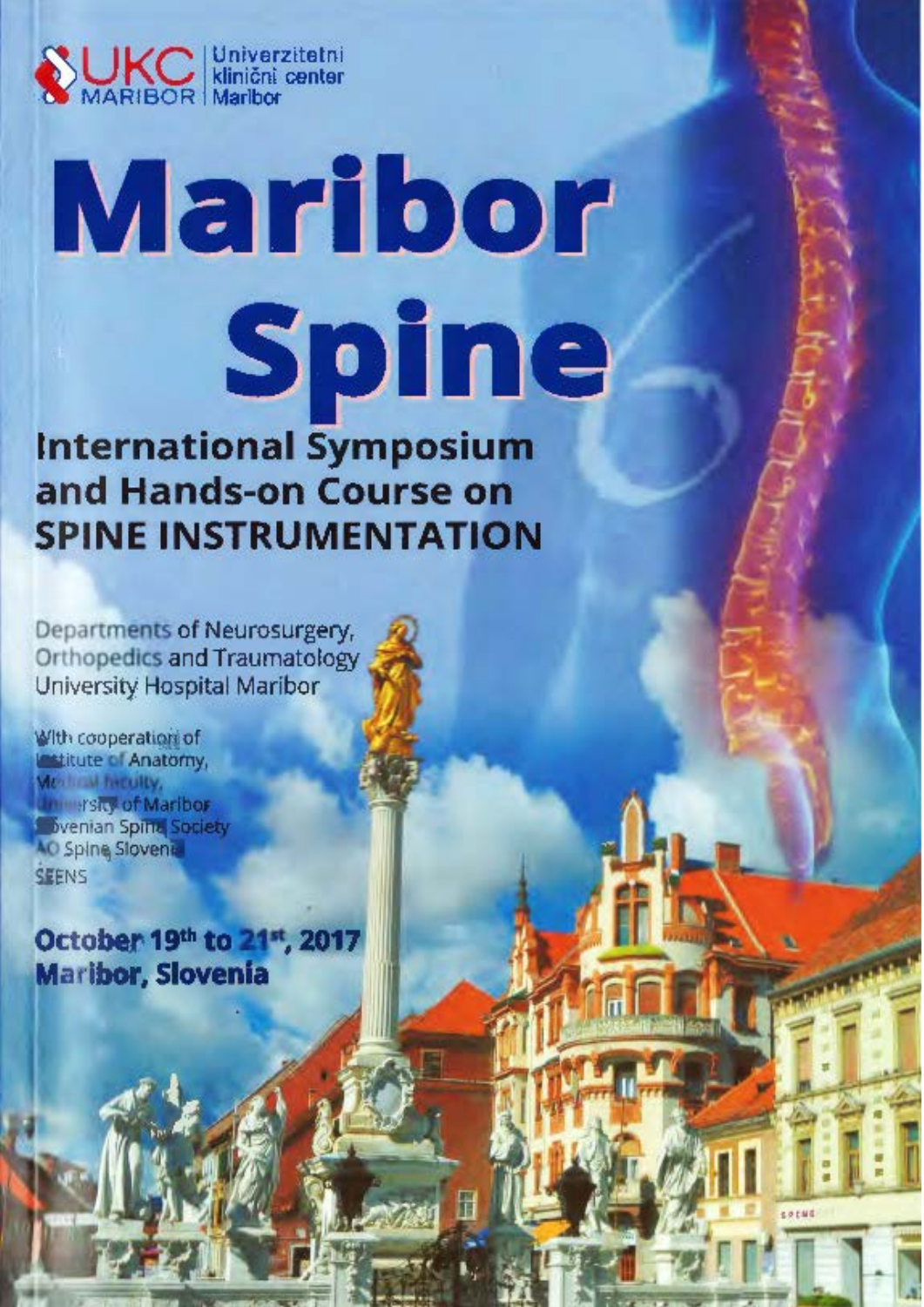## **OUTCOME ASSESMENT FOR PERCUTANEUS TREATMENT OF DISC HERNIATION WITH ETHANOL GEL**

*Igor J. KOCIJANČIČ1, Anita DOBROVOLEC1 , Dimitrij KUHELJ1*

*1 University Clinical Center Ljubljana, Clinical Radiology lnstitute.*

#### INTRODUCTION

Treatment of low back pain has entered a new era with the development of minimally invasive percutaneous techniques, leaving. The known indications for open surgery. Among many methods the use of ethanol gel showed significant results and practically no adverse effects. Between January 2013 and February 2016, we treated 123 patients with low-back pain or radicular pain (caused by disc protrusion of herniation) by intradiscal injection of radiopaque gelified ethanol under fluoroscopic control.

#### **METHODS**

Our results are based on clinical assessment and feed-back from 95 patients (54 men, 41 women; age range: 25 - 82 years, mean age: 52 years). 75 patients were treated for lumbar disc herniation (mostly at levels L4-L5 and L5-S1) and 20 patients for cervical disc herniation (mostly C4-C5 and C5-C6). Every patient had a MRI of cervical or lumbo-sacral spine previous to the procedure to confirm the disc pathology and a clinical assessment by a specialist - orthopedic or neurosurgeon and interventional neuroradiologist, who was also the operator at the procedure. Patients were evaluated clinically and by a questionnaire 1, 6 and 12 months after the treatment.

Outcome assessment was made by evaluating pain intensity (back and radicular pain if present) by VAS score, pain related disability, amount of medication for lowback pain treatment and patients' satisfaction with the procedure and posttreatment rehabilitation. Some patients had a MRI after the treatment.